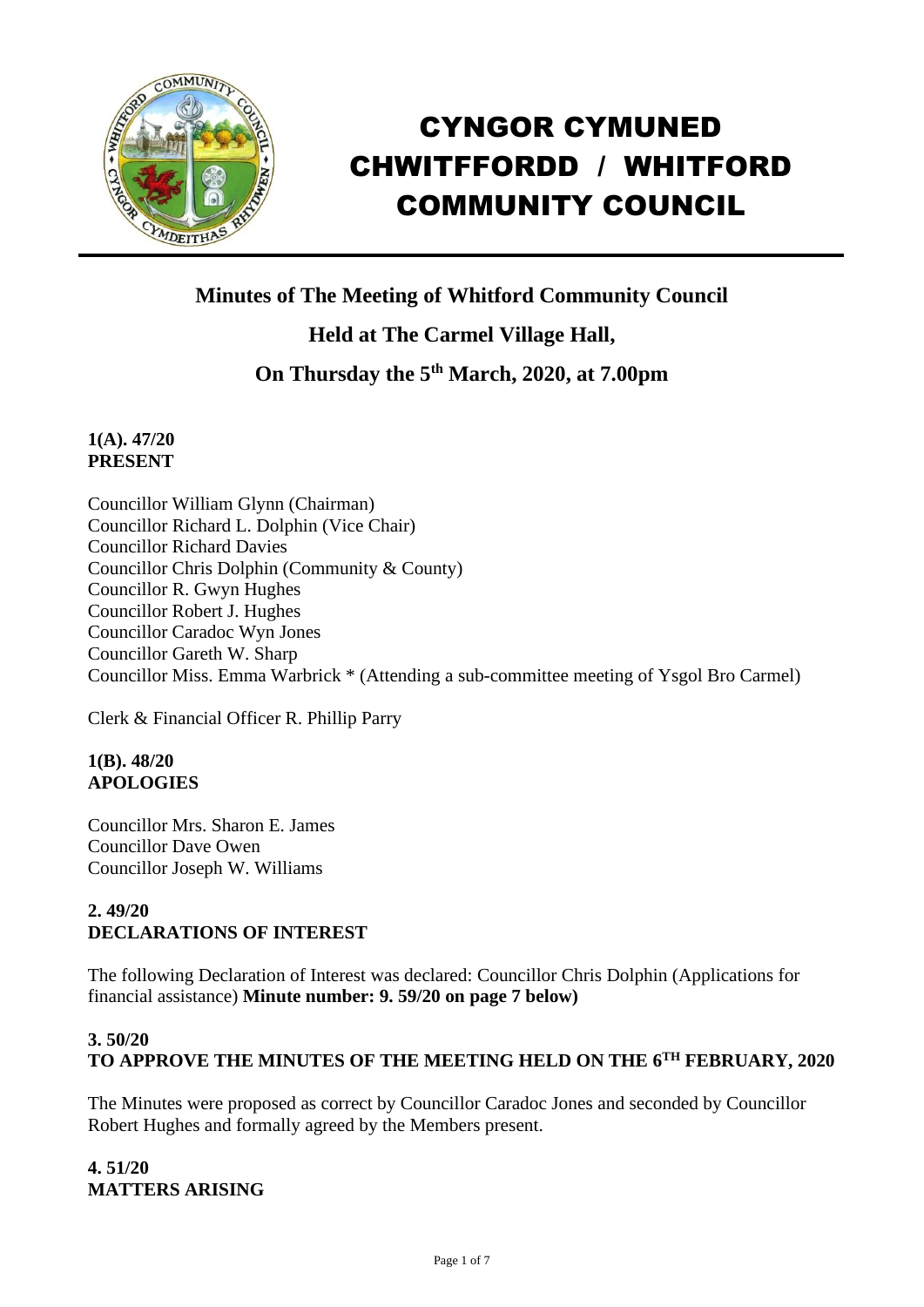The Clerk referred to the following matters from the previous Minutes:

**Minute no: 4. 32.20 sub minute numbers: 4.10/20 & 4.186/19 (page 2)** - in relation to quotations for footway pavements on Monastery Road, Pantasaph and Babell Road, Gorsedd. The Clerk advised, that following the decision by the Community Council to accept the offer from Flintshire County Council to oversee the project, the County Council had been in contact with the quotation providers, whereafter, the quotations had been accepted from a Company named J. R. Roberts – as follows: Phase 1 £15,661.14 plus VAT (not including street lighting works) and Phase 2 £15,830.57 plus VAT (not including street lighting works or removal of BT pole).

**Members agreed the following:** Confirmed that above.

**Minute no: 4. 32.20 sub minute numbers: 4.10/19 & 9.199/19 (page 3)** - in relation to speed signage and current speed limits on the A5026 road, in the area between Nerse Farm and Junction 31 of the A55 Road. The Clerk advised, that Flintshire County Council had provided the following information:

- Survey results of speed and volume of traffic in the above area whereby the average speed of vehicles were 60.8mph.
- The speed data has been sent to GoSafe with a request for enforcement at this location.
- Flintshire County Council are proposing implementing 'Slow / Araf' marking on the carriageway, extending the double white lines, to include warning signs in Lloc on the approach to the cricket ground

**Minute no: 8. 41/20 (page 7)** - in relation grass cutting maps of the Community Council area. This matter was adjourned to the April Council meeting for further discussion.

**Minute no: 9. 42/20 (page 7)** - in relation to the installation of speed activated signage in Carmel and Gorsedd Villages. The Clerk advised in relation to the following costings received from Flintshire County Council:

- $\div$  30 MPH flashing sign £2,150
- $\div$  30 MPH flashing sign with flasher £2,320
- ❖ 30 MPH flashing sign with Slow Down / Araf £2,825
- ❖ Solar Option add on £795 (Post and location dependant)
- $\div$  Installation £795 (TM dependant)

The Clerk further advised, that a Highways Officer had stated; 'whilst the proposed areas of installation were ideal, the electricity supply would have to be brought across the carriageway, whereby the cost would be prohibitive'. The Officer was seeking a site meeting with two Community Councillors to discuss further.

**Members agreed the following:** The Chair of Council Councillor William Glynn and Community and County Councillor Chris Dolphin to attend a site meeting. The Clerk to arrange.

**Minute no: 10. 43/20 (page 8)** - in relation to a number of street lights sited on Llwyn Ifor Lane – which is the border road between the Whitford and Mostyn Community Councils. The Clerk advised, that he had written to Mostyn Community Council, to advise the following:

During the reorganisation of Parish Councils in Wales in 1974 – when Councils in Wales were renamed Town & Community Councils - thereafter, in the early 1980's during a Boundary Review – the then Whitford Council was split up which resulted in the creation of Mostyn Community Council.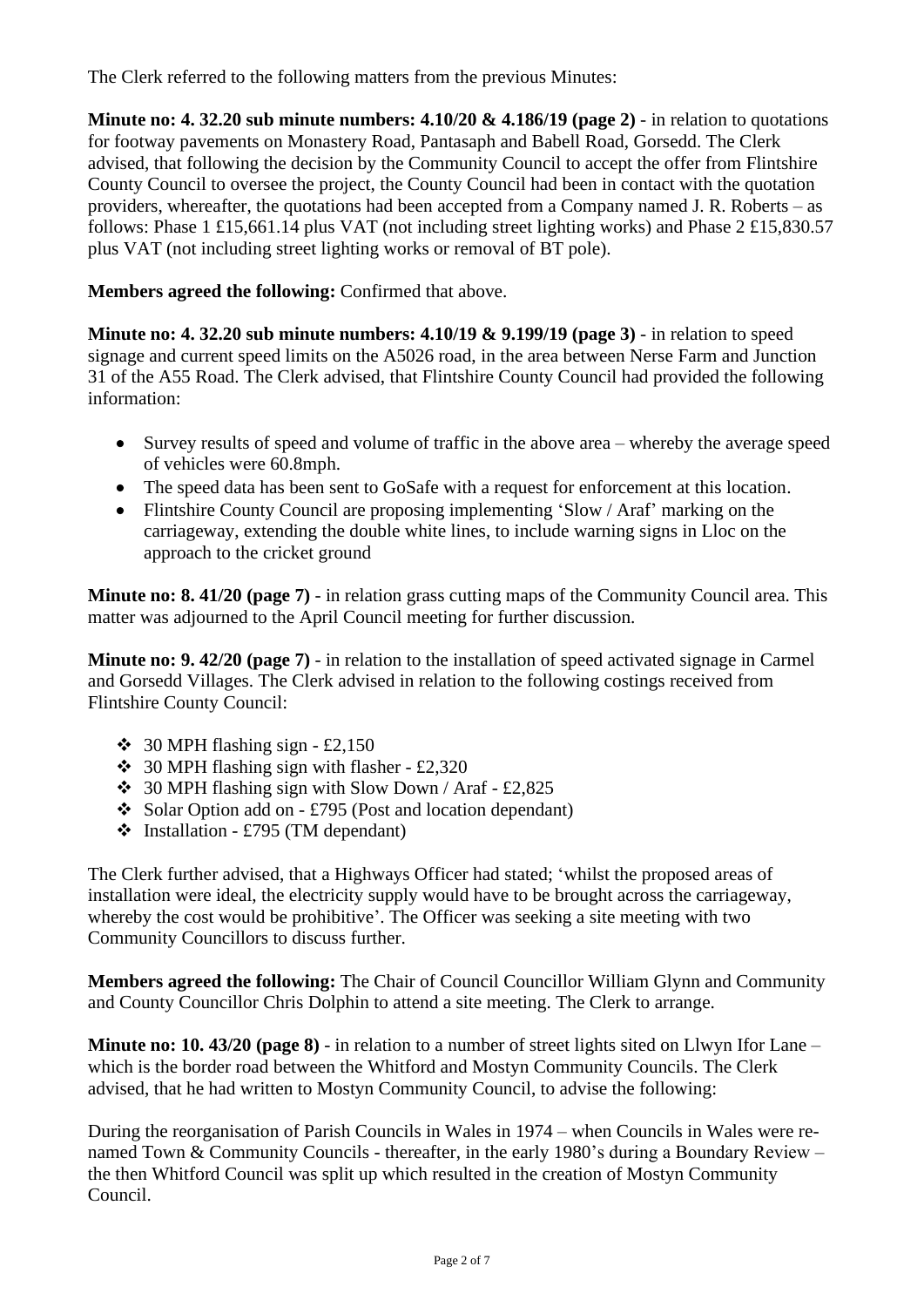Under the various Local Government Acts, during any re-organisation of Councils, the 'Transfer of Rights and Liabilities' takes place – in particular, 'sited property' which shall be vested in the new authority, such as land, buildings, fittings, furniture, equipment, including lamps, lamp posts and other apparatus for public lighting.

The Clerk further advised, that Mostyn Community Council had subsequently discussed the letter in their February meeting and had written, to confirm the following: The four lamps on their side of the border in Llwyn Ifor Lane, will be placed on their asset register and will be changed to LED models in the very near future.

## **5(A). 52/20 CORRESPONDENCE**

#### **The following correspondence had been received, that was required to be either advised to, or dealt with by the Members:**

**(1)** The Clerk read out a report received from North Wales Police, in relation to reported criminal offences within the Community:

## **Carmel -** 1 x Wounding by assault

**Lloc –** 1 x Making off without making payment (Euro Garage)

No offences reported in Gorsedd, Pantasaph and Whitford.

**(2)** Flintshire County Council – Notification that the Summer Play Scheme has been provided with a grant from the Welsh Assembly – whereby each Town & Community Council will received £900.00 towards the cost.

**Members confirmed the following:** The two schemes in Carmel (bilingual) and Whitford, were for a five week period at each location.

- **(3)** Flintshire County Council Summer Play Scheme staff recruitment information forwarded to Members by e-mail.
- **(4)** Independent Remuneration Panel for Wales Notification of Draft Annual report for 2019 received on the 13<sup>th</sup> February.
- **(5)** Independent Remuneration Panel for Wales Notification of Final Annual report for 2019 received on the 21<sup>st</sup> February.
- **(6)** Planning Aid Wales Notification of training session to be held in Gwersyllt on  $16<sup>th</sup>$ March, from 5.30pm to 8.30pm. The information had been sent to Members by e-mail. The Clerk advised that Councillor Joseph Williams was attending.
- **(7)** One Voice Wales Invitation to renew membership at a cost of £346.00.

#### **Members agreed the following:** Not to renew the membership

**(8)** Flintshire Citizens Advice – Annual Report.

**5(B). 53/20 CLERK'S REPORT**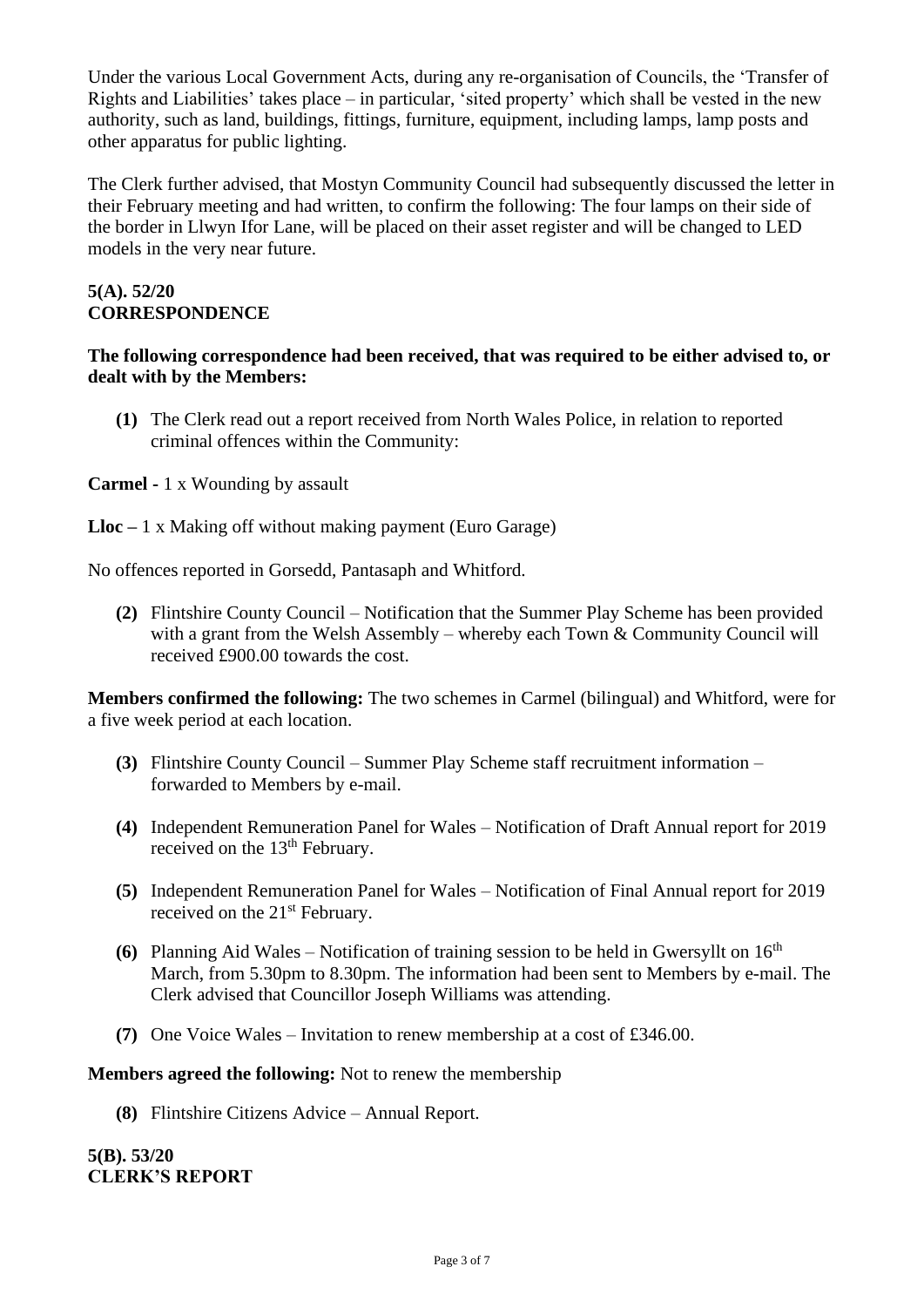**(i)** The Clerk referred to a pending project in relation to the introduction of yellow lines on Carmel Road, Carmel, at the junction opposite the Village Hall. An amended plan of the proposed area, and in particular, the length of the yellow lines had been received – whereby the proposed new length was reduced to 10 meters.

**Members agreed the following:** Supported the reduced length of yellow lines for a distance of 10 meters. The Community Council trust that other consultees will also have no objection, whereby the scheme can be brought to fruition – to ensure a safer route to Ysgol Bro Carmel Primary School for the pupils.

- **(ii)** The Clerk advised in relation to the following payment on the evening's list of payments: £1,000.44 to BHIB Insurance – for a new Council Insurance Policy that had previously been agreed. The fee included a year cover from 18<sup>th</sup> March, 2020, at a cost of £829.91, with the remainder of the cost to extend the policy to the 1<sup>st</sup> June, 2021.
- **(iii)** The Clerk advised of his attendance at a recent meeting held in Denbigh, of the Society of Local Council Clerks (Clwyd Branch), whereby the Clerk gave a presentation of Councils working together – in relation to the project to change the Council's street lighting bulbs to energy saving LED's
- **(iv) Street Lighting:** The Clerk advised in relation to the following:
- The demolition of a street lamp in Pantasaph due to a fallen tree. Councillor William Glynn provided further information, including the attendance at the scene by Scottish Power (SP) engineers. The Council will have to await SP to place a waterproof box on the new pole, whereafter, the Council's street lighting contractor will install a new light.

**Members agreed the following:** It was not cost effective to make an insurance claim after taking into consideration the excess fee, together with an increased yearly premium.

## **The Clerk brought to the attention of Members the following from County & Community Councillor Chris Dolphin:**

 $\triangle$  Police & Crime Commissioner Elections in May – to be held in Carmel Village Hall – which is the same evening as the Community Council meeting. Councillor Dolphin had confirmed with the County Returning Officer, that the Council meeting could still use the Hall – as the meeting is in a separate part of the building.

## **5(C). 54/20 STREETSCENE SCHEDULE (FLINTSHIRE COUNTY COUNCIL)**

#### **Members brought the following concerns to the meeting:**

- **(1)** Pot holes Whitford Road from the Tre Mostyn area to Trelogan.
- **(2)** Gullies require cleaning Near to the Bungalows, Whitford and Tyddyn Ucha to Pen Y Maes.
- **(3)** A5026 Road Carmel to Lloc. Pathway only 50% accessible to pedestrians due to the undergrowth. Area is also full of litter.
- **(4)** Fachallt Road, Lloc Overhanging hedges require pruning on both sides of the road Near Misty Waters entrance.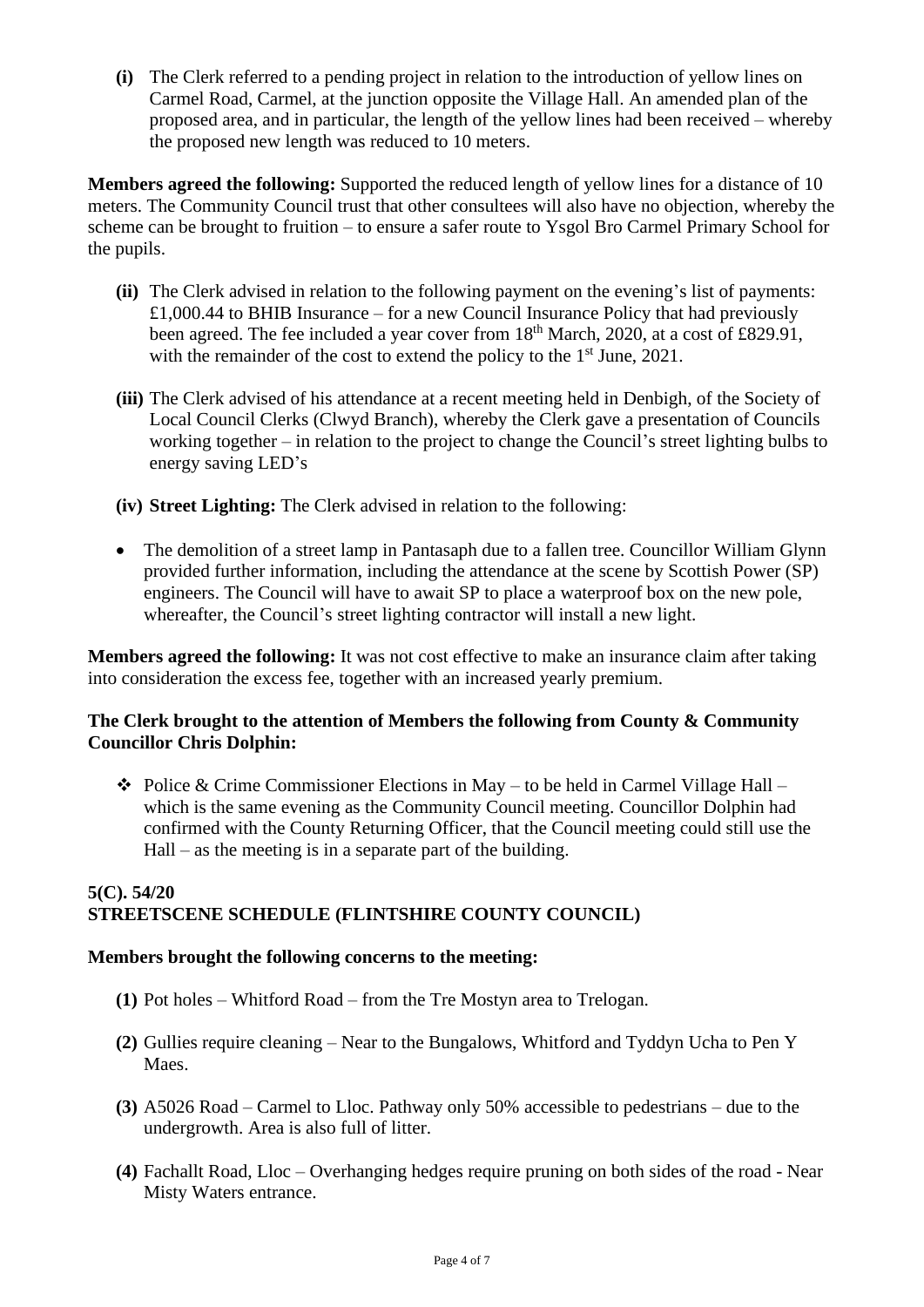**(5)** Carmel Road / Celyn Lane – large pot hole at least 3 inch deep. Previously reported with photograph by Cllr Chris Dolphin.

## **The Clerk advised, that the above concerns would be brought to the attention of StreetScene.**

# **6. 55/20**

# **REPRESENTATIVES REPORTS (COMMITTEES, LIAISON & MEETINGS ATTENDED)**

- **(i)** Councillor Robert Hughes provided a report of his attendance along with Councillor William Glynn and the Clerk to the Council - at the County Forum meeting held on the 13<sup>th</sup> February at County Hall. Matters covered at that meeting related to FCC's budget for 2020- 2021, the Local Government (Wales) Bill, which is likely to be enacted in Sept/Oct with little change, the Local Development Plan, the recent Waste Consultation (of which the outcome was to maintain the status quo) and FCC's Welsh Education Strategic Plan.
- **(ii)** Councillor Chris Dolphin provided a report in relation to Carmel Village Hall. The bookings for the Hall for meetings and other events was increasing. The Hall will be installing a new kitchen, a car park barrier and in August will be applying for grants for funding towards repairs to the flat roof.

## **7(A). 56/20 PLANNING APPLICATIONS**

The Clerk advised Members in relation to the following planning applications numbered **(1)** and **(2)** which are included on the weekly list received from Flintshire County Council Planning Department and also the Flintshire Planning web site. To-date, the actual application for 061015 at Dwynant, Whitford, has not been received by the Clerk. Planning application number 061023 – Land at Pen Y Gelli Fawr, this is a screening option, which seeks from County Planning if the project requires an Environmental Impact Assessment. As this is not a planning application, the observations from the Community Council and others are not requested.

- **(1)** Application number: 061015 application for removal of agricultural occupancy restriction, at Dwynant, Whitford.
- **(2)** Application number: 061023 screening option for change of use to holiday park, at land at and adjacent to Pen Y Gelli Fawr, Lloc.
- **(3)** Representation received by e-mail from Mr. Ian Gill (Property Director) Gastronomy Restaurants Ltd & Café Fortune Ltd, which included a plan of the roadway entry / egress to the current services on site from the A5026 Road. The e-mail and report were forwarded to Councillors prior to the meeting. The representation relates to the following planning application:

Application number: 060475 - Erection of drive-thru restaurant unit and drive-thru coffee shop unit (Use Class A3), access, landscaping and associated works, at Land East of McDonald's, Lloc. (Closing date for comment to Flintshire Planning was the 14<sup>th</sup> February. 2020).

**Members agreed the following:** Thanked the applicant's agent for providing Council with the report. Members were unable to provide any additional comments, as the closing date for the pending planning application has expired, whereby the application is currently awaiting determination by County Planning.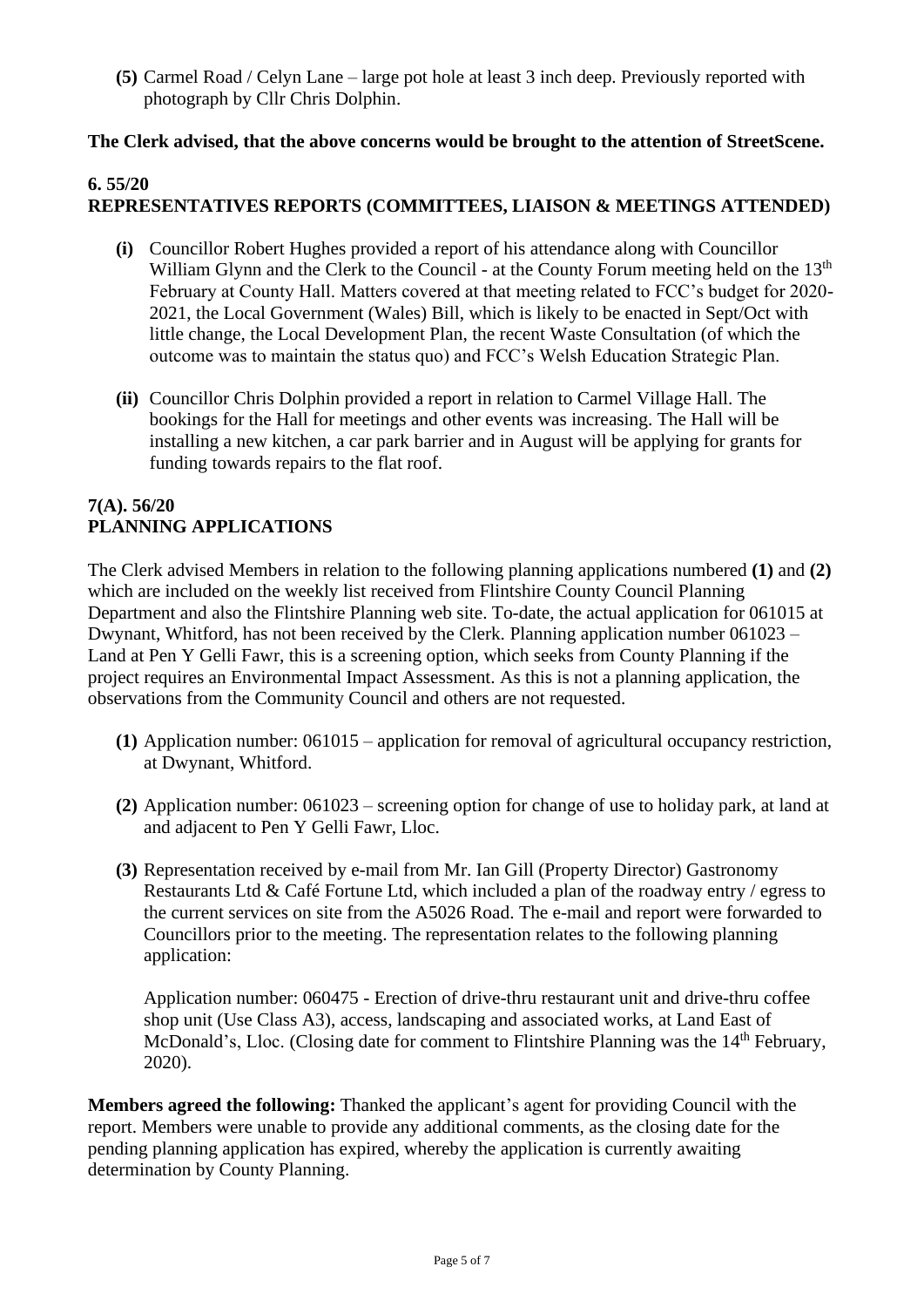## **7(B). 57/20 PLANNING DECISIONS**

## **The following planning decisions have been received from Flintshire County Council:**

- **(a)** Application number: 059801 for proposed change of use from agricultural land to tourism, for the provision of six luxury lodges together with access track, at Waen Y Lloc, Lloc. Refused.
- **(b)** Application number: 060817 for installation of 4 no. new digital freestanding signs and 1 no. 15 inch digital booth screen, at McDonald's Restaurant, Lloc. Approved

# **8. 58/20 APPROVAL OF ACCOUNTS FOR PAYMENT**

| <b>Cheque</b><br><b>Number</b> | Payee<br><u>Payments made – to be confirmed:</u>                                                                                                         | <b>Net</b><br>£ | <b>Vat</b><br>£ | <b>Total</b><br>£ |
|--------------------------------|----------------------------------------------------------------------------------------------------------------------------------------------------------|-----------------|-----------------|-------------------|
|                                | <b>Direct Debit:</b> Scottish Power (January - Street Lighting)<br>Electricity Account - payment dated 17/02/2020)                                       | 150.95          |                 | 181.14            |
|                                | <b>Standing Order: R. P. Parry - Clerk to Council</b><br>(Monthly salary & home working allowance for<br>February) Payments dated 02/03/2020             |                 |                 |                   |
|                                | Payments for consideration at meeting:                                                                                                                   |                 |                 |                   |
|                                | <b>Standing Order BACS: H. M. Revenue &amp; Customs.</b><br>Clerk's PAYE & Clerk & Council NI - January,<br>February & March $-2020$ )                   | 647.64          |                 | 647.64            |
| 154                            | BHIB Councils Insurance (Council insurance policy<br>from 18 <sup>th</sup> March, 2020 to 1 <sup>st</sup> June, 2021 (14 months and<br>$14 \text{ days}$ | 1,000.44        |                 | 1,000.44          |
| 155                            | Deeco lighting (Faults and repairs & fitting of<br>waterproof box)                                                                                       | 185.00          | 37.00           | 222.00            |
| 156                            | R. P. Parry (Clerk) Re-imbursement of Microsoft 365<br>annual renewal – Quarter payment shared between other<br>Councils - as per receipt                | 12.49           | 2.50            | 14.99             |
|                                | One Voice Wales (Membership renewal – 2020 / 2021)<br>(Membership not renewed)                                                                           |                 |                 |                   |
|                                | <b>BACS payment: Planning Aid Wales (Delegate</b><br>training fee for Cllr J. Williams) Payment dated<br>06/03/2020                                      | 35.00           |                 | 35.00             |
|                                | Note: The training course was cancelled, the fee has<br>been refunded to the Council's bank account                                                      |                 |                 |                   |